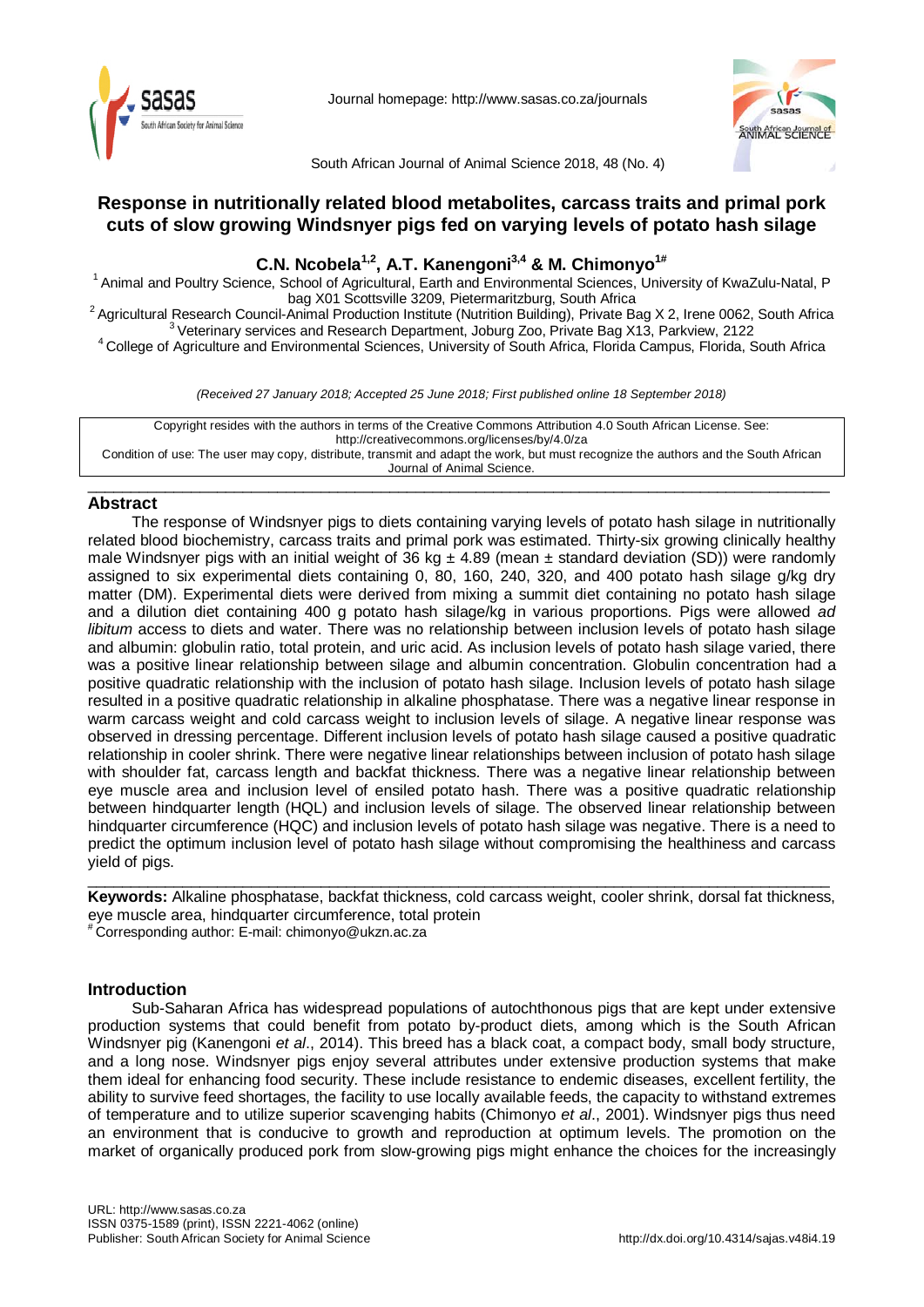health-conscious population (Madzimure *et al*., 2017). The Windsnyer pig is being ignored for a number of reasons. For example, its carcasses do not satisfy the requirements of grading schemes that focus on lean meat production (Halimani *et al.*, 2012). Even so, high subcutaneous fat deposition, which is found in the carcasses of Windsnyer pigs, is a resource for smallholder pig farmers. Farmers use it as lard for cooking (Ncobela *et al*., 2017) and body lotion. Windsnyer pigs are also excluded owing to their small frames and compact body structures that are deemed to produce inadequate pork for the increasing human population. However, a small frame is an advantage to smallholder pig farmers who frequently experience pig feed shortages. There is, therefore, a need to develop a strategy for smallholder pig farmers to benefit optimally from the production of Windsnyer pigs without boundaries. Utilizing slow-growing pigs that are adapted to local environmental conditions enhances the sustainability of these systems.

Slow-growing pigs are likely to be replaced by imported breeds if their meritorious attributes are not exploited. To stress conservation and intensify the production of Windsnyer pigs while exploiting fibrous and high-moisture feed ingredients, it is crucial to determine the healthiness and toxicity of these feed ingredients to Windsnyer pigs. It is also important to determine the ability of Windsnyer pigs to convert fibrous and highmoisture diet to pork products. Windsnyer pigs utilize locally available fibrous feedstuffs efficiently and require minimal financial input for production (Kanengoni *et al*., 2014). Potato hash is a by-product that is derived from the production of snacks and chips. It is plentiful and could be used as a cheap alternative feed resource for pigs kept under extensive production systems. It is preserved and used in the form of silage owing to its high moisture content, which shortens its shelf life. Dry absorbents such as maize cobs are used to ensile potato hash because it has high water content. Ensiling potato hash is practical and economically feasible for smallholder pig farmers. There is a dearth of information about the contribution of ensiling to the toxicity of potato hash silage. Potato hash contains plant steroids called glycoalkaloids, which exert toxic effects on the nervous system by interfering with the body's ability to regulate acetylcholine, a chemical that is responsible for conducting nerve impulses (Cantwell, 1996).

Fang *et al*. (2014) reported that diets that are high in dietary fibre and have potato-resistant starch increase volatile fatty acid concentration in the gut, modulate host gene expression, and eventually influence the adipose metabolism, backfat thickness and pork quality. However, data is limited on dose-response trials that evaluate the relationship between ensiled potato hash silage and carcass traits and primal cuts of pork from Windsnyer pigs. The objective of the study was to determine the response in nutritionally related blood metabolites, carcass traits and primal pork cuts of pork from slow-growing Windsnyer pigs fed on graded levels of potato hash silage. It was hypothesized that this response is related in a positive linear fashion to the inclusion levels of potato hash silage.

## **Materials and Methods**

The study was conducted at Agricultural Research Council (ARC)-Irene, Animal Production Institute, South Africa. The institute is situated at 25°34′0″S and 28°22′0″E and is approximately 1526 m above sea level. The average annual temperature when the study was conducted was 19.9 °C. The use and care of the experimental animals were ethically approved (reference number APIEC16/015) by the ARC Animal Production Institute Ethics Committee.

Thirty-six clinically healthy male growing Windsnyer pigs with an average initial bodyweight of 35.2 kg  $\pm$  4.89 (mean  $\pm$  SD) were selected from the indigenous pig section of the ARC. The pigs were aged between three and four months and were already exhibiting signs of sexual maturity. The pigs were moved from the indigenous pig section, where they were housed in groups, to a trial facility where they were penned individually in a completely randomized design. The housing facility was cleaned thoroughly and disinfected a week before the trial was undertaken. The area surrounding the experimental house was also cleaned. The temperature and relative humidity in the experimental house were maintained at 24.5 ( $\pm$  1. 9 °C) and 62.7% ( $\pm$  15.07%), respectively. Six pigs were randomly assigned to each experimental diet. An environmental facility and dietary acclimatization period of seven days were allowed for pigs before data collection commenced. Feed and water were available *ad libitum.* The feeding trial lasted six weeks. Average daily feed intakes of pigs fed on 0, 80,160, 240, 320, and 400 g/kg potato hash silage were 1.38, 1.47, 1.54, 1.55, 1.41, and 1.39 kg, respectively (Ncobela *et al*., 2018). The slaughter weight was 36 ± 4.66 kg (mean  $\pm$  SD).

Fresh potato hash was collected from Simba®, a local food-producing company. The potato hash was blended with ground maize cobs to increase the DM content to between 250 g/kg and 400 g/kg for good quality silage. The potato hash to maize cob mixture was in the ratio of 70 : 30 g/kg, respectively. The potato hash mixture was then ensiled by compacting it in 210 L drums lined with polyethylene plastic bags. After compaction, the plastic bags were knotted and tightened to prevent aerobic conditions. The drums were closed with rubber lids to prevent damage to the bags by rodents and were stored at temperatures ranging from 22 °C to 29 °C. The silage drums were opened weekly after mixing the diets to prevent spoilage.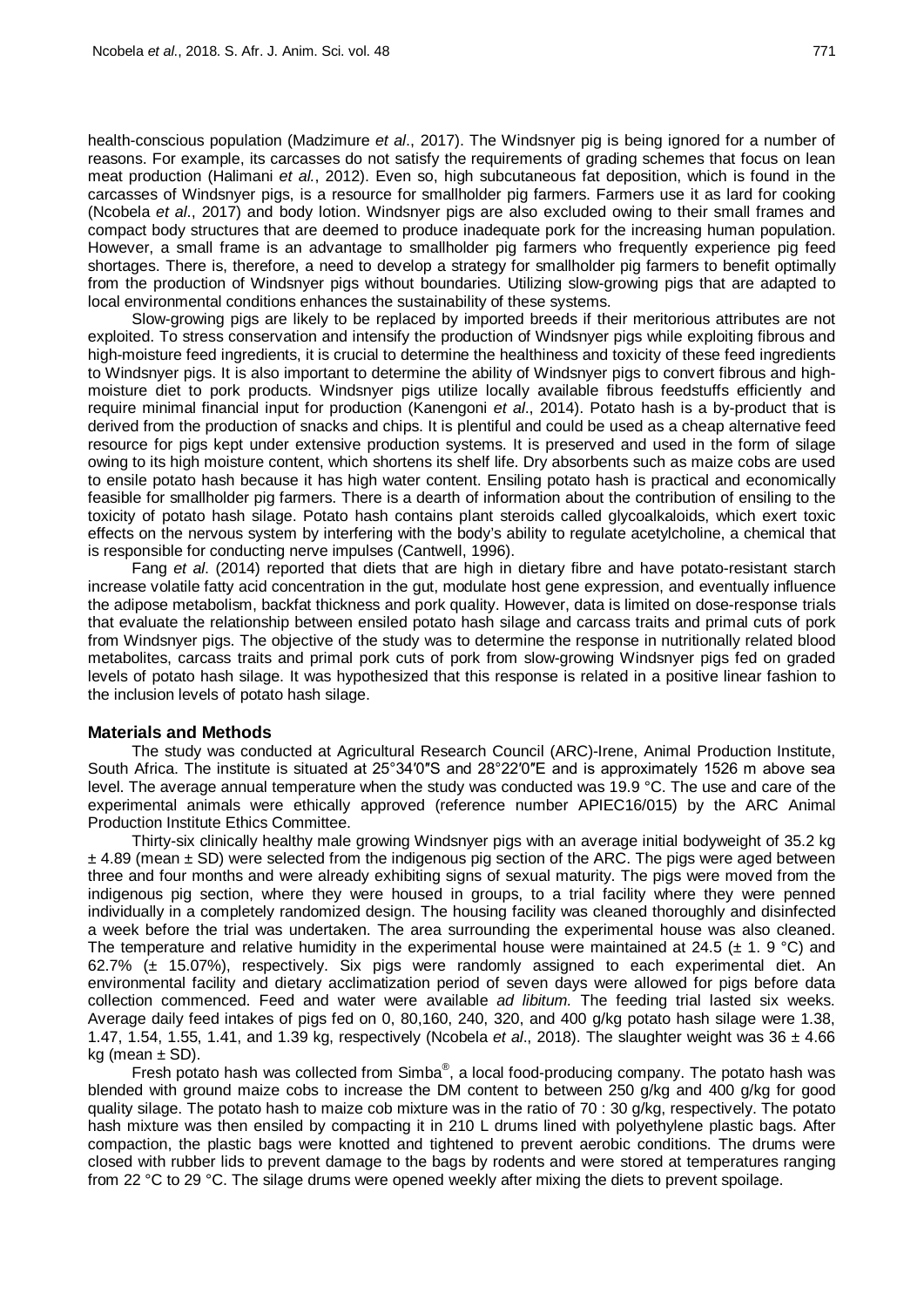A total mixed ration without silage was formulated to meet or exceed the nutritional requirements of growing Windsnyer pigs (Carter *et al*., 2016) and was used as a basal or summit diet (Ncobela *et al*., 2018). A bulky diet containing 400 g silage per kg was also formulated and used as the dilution diet (Ncobela *et al*., 2018). Six diets containing 0, 80, 160, 240, 320, and 400 g/kg of silage were produced by mixing the summit and dilution diets in various proportions as described by Gous & Morris (1985), namely 100 : 0, 80 : 20, 60 : 40, 40 : 60, 20 : 80, and 0 : 100.

Samples of all diets and potato hash silage were collected and analysed in triplicate (Ncobela *et al*., 2018). Procedures from the Association of Official Analytical Chemists (AOAC, 2005) were used to determine dry matter (DM), (ID (identity) 2001.12), ash (ID 942.05), crude protein (CP) (ID 990.03) and ether extract (EE) (ID 963.15). Neutral detergent fibre (NDF) and acid detergent fibre (ADF) were determined according to ANKOM technology method (Van Soest *et al*., 1991). The NDF content was assayed using heat stable α-amylase (Sigma A3306, Sigma Chemical Co., St. Louis, MO, USA). Digestible energy (DE) of potato hash silage and experimental diets were calculated from the equation adapted from McDonald *et al*. (2010):

Digestible energy (MJ/kg) = 17.47+ (0.0076 x CP g/kg) + (0.0158 x acid hydrolysed ether extract g/kg)  $-(0.0331 \times$  ash g/kg) -  $(0.0140 \times$  NDF g/kg)

The bulk density of the diets and silage was measured using the water displacement method, as described by Kyriazakis & Emmans (1995). The water-holding capacity of diets was measured using the centrifugation method as described by Whittemore *et al*. (2003). Swelling capacity was measured according to Canibe & Bach Knudsen (2002). A 10 ml blood sample was collected through jugular venipuncture in noncoagulated vacutainer tubes (Becton Dickinson, Franklin, NJ) to determine nutritionally related blood metabolites and liver enzymes (Weicheselbaum, 1946; Kanengoni *et al*., 2014). Two blood samples were collected from each pig. This was done on the last day of the feed intake and growth performance experiment (Ncobela *et al*., 2018).

Pigs were transported to an abattoir situated at about 1.5 km from the trial facility at 08:30. Pigs were treated humanely according to routine abattoir protocols, which included ante-mortem inspection. Procedures for stunning, exsanguination, de-hairing, evisceration and cutting were sourced from Kanengoni *et al.* (2014). Warm carcass weight, cold carcass weight, cooler shrink, and ultimate pH (pH at 24 h (pH<sub>24</sub>)) were determined according to Schweihofer (2011) and Kanengoni *et al*. (2014). Backfat thickness was taken at the first rib (dorsal fat thickness at first rib (DFT1)), last rib (dorsal fat thickness at last rib (DFT2)), and last lumbar vertebra (dorsal fat thickness at last lumbar vertebra (DFT3)) off the median plane cut surface and measured in accordance with Kanengoni *et al*. (2014). The eye muscle area (EMA) was estimated using the formula proposed by Zhang *et al*. (2007):

 $EMA = EML \times EMW \times 0.7$ .

Where: EMW was the average of the three width measurements of the eye muscle, and EML was the eye muscle length

The standard measurement of and calculations for drip loss were fully explained by Kanengoni *et al*. (2014). The measurements for HQL, HQC and for rip weight proportion (RWP), shoulder weight proportion (SWP) and hindquarter weight proportion (HQWP) were carried out according to Kanengoni *et al*. (2014).

The PROC UNIVARIATE procedure of SAS, (2008) was used to establish the normality of the data. The data were normally distributed. A PROC MEANS (SAS, 2008) procedure was then used to determine the mean  $\pm$  SE (standard error) for inclusion level of silage against nutritionally related blood metabolites, carcass traits and primal pork cuts of Windsnyer pigs. A polynomial regression (PROC REG) procedure (SAS, 2008) was used to determine the relationships between inclusion levels of ensiled potato hash and nutritionally related blood metabolites, carcass traits and primal pork cuts. The regression was run on raw data. The model was:

 $Y = Bo + B_1A + B_2A^2 + E$ 

Where:  $Y =$  is the response variable (nutritionally related blood metabolites, carcass traits and primal pork cuts)

 $Bo =$  intercept  $B_1A =$  linear regression component  $B_2A^2$  = quadratic regression component  $E = error$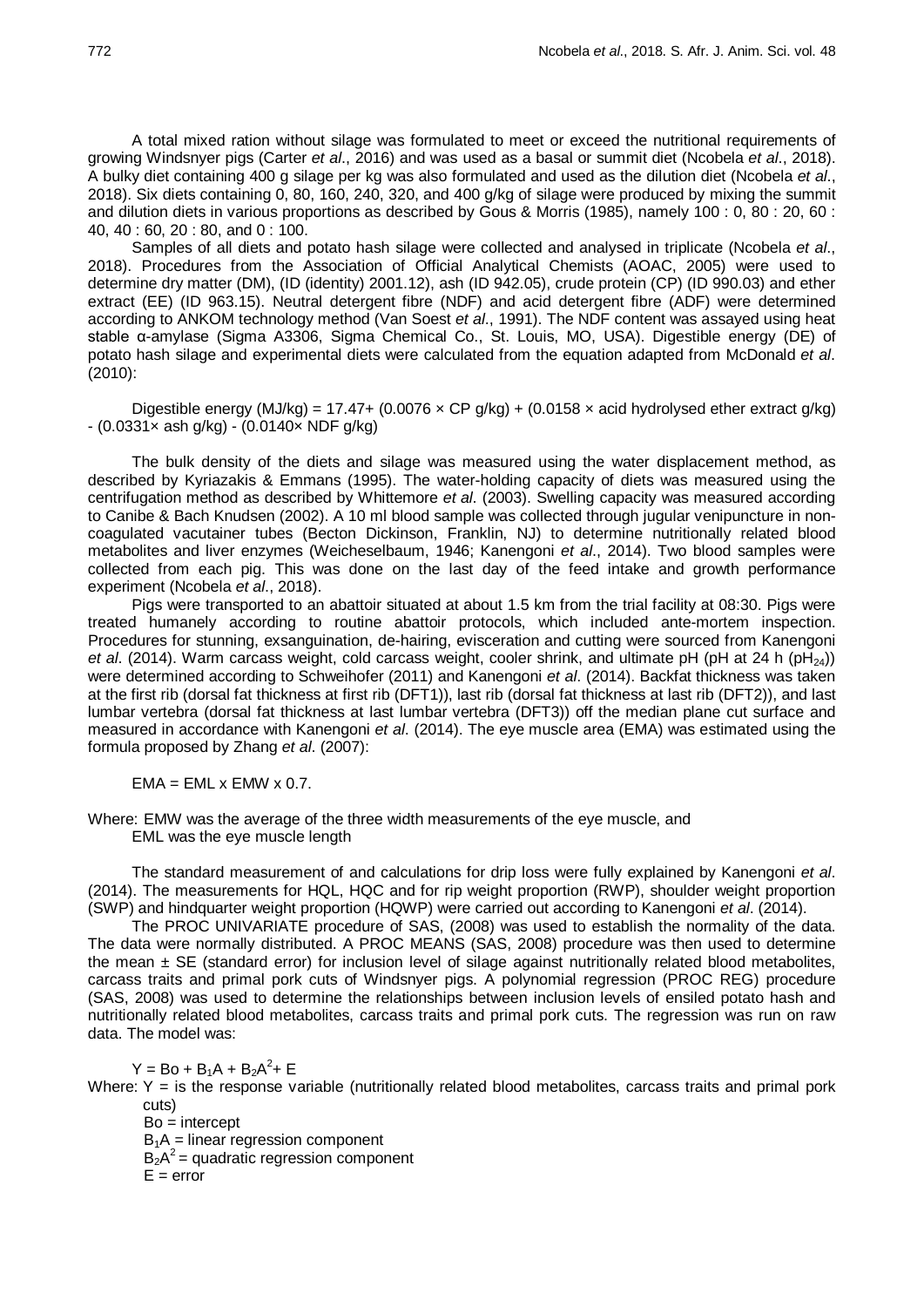### **Results**

The relationships between inclusion levels of silage and nutritionally related blood metabolites are depicted in Table 1. Inclusion levels of silage influenced albumin and globulin concentrations. Albumin concentration was numerically higher than the normal range. The globulin concentration, on the other hand, was relatively lower than normal. There was no relationship between inclusion levels of silage and albumin, namely globulin ratio, total protein (g/dL) and uric acid (mg/dL). There was a positive linear relationship (*P* <0.05) between ensiled potato hash and albumin concentration. The activity of alkaline phosphatase was related to inclusion levels of silage. There was a positive linear (*P* <0.001) relationship between alkaline phosphatase and inclusion levels of silage.

The relationship between inclusion levels of silage and carcass traits is shown in Table 2. There was a negative linear decrease (*P* <0.001) in warm carcass weight. Various levels of silage also caused a negative linear (*P* <0.001) response in cold carcass weight. A negative linear (*P* <0.05) response in dressing percentage was observed when pigs were fed varying levels of silage. The cooler shrink showed a positive quadratic response (*P* <0.05) to levels of silage. There was a negative linear relationship (*P* <0.05) between inclusion levels of silage and carcass length. Shoulder fat also exhibited a negative linear relationship (*P* <0.05) with inclusion levels of silage. There was a negative linear (*P* <0.01) response in eye muscle area with inclusion of silage. Drip loss and  $pH_{24}$  were not related ( $P > 0.05$ ) to levels of silage. The response in primal pork cuts of Windsnyer pigs fed on levels of silage is portrayed in Table 3. There was a positive quadratic relationship (*P* <0.05) between HQL and inclusion levels of silage.

Hindquarter circumference showed a negative linear ( $P$  <0.05) relationship with inclusion levels of silage. There was a negative linear relationship (*P* < 0.05) between DFT2 and inclusion levels of silage. DFT3 exhibited a linear decrease (*P* <0.05) in relation to silage. Figure 1 shows the relationship between inclusion levels of silage and backfat thickness. There was a negative linear response (*P* <0.01) in backfat thickness to inclusion levels of silage.

### **Discussion**

The characterization of the Windsnyer pig's ability to utilize local by-products such as silage is dependent on determining the response of their blood metabolites to these by-products, because it is meaningless to utilize abundant local feedstuffs that are toxic and detrimental to pigs. Thus, determining changes in nutritionally related blood biochemistry is crucial. Serum albumin is a protein that is produced by the liver. It regulates fluid from leaking out of blood vessels, nourishes tissues, and transports hormones, vitamins, drugs, and substances such as calcium throughout the body. The positive linear relationship between inclusion levels of silage and albumin was unexpected. A negative response in albumin was anticipated because pigs that received diets containing high levels of silage had lower gain to feed ratio and scaled average daily gain (Ncobela *et al*., 2018). It is therefore difficult to draw a solid conclusion about the relationship between albumin and silage. A positive linear response in albumin concentration could mean that factors such as physiological and hormonal status were more sensitive and specific than a change in nutritional status. High albumin concentration with silage could be related to unsatisfied feed intake caused by a reduction in palatability. Higher albumin concentration than normal suggests that pigs were stressed by an inherent property of silage. Ensiled potato hash spoils over time after being exposed to aerobic conditions (Nkosi *et al*., 2010). In the present study, pigs that were fed on high levels of silage refused to eat when feed remained overnight (Ncobela *et al*., 2018). This may also lead to physiological changes such as high levels of stress hormone. Silage diets should be fed gradually. Slow-growing pigs such as the Windsnyer reach sexual maturity as early as three to four months (Chimonyo *et al*., 2001). Therefore, the increasing albumin concentration in the present study could be caused by pigs starting to become sexually mature. Another possible reason is that a marked increase in albumin concentration could indicate an unidentified virtue that allows pigs to utilize protein from high fibre diets efficiently.

Globulins are globular proteins that are insoluble in pure water, but dissolve in dilute salt solutions. Globulins are excreted from the liver. They help the immune system to fight against infection. A positive quadratic relationship between silage and globulin is difficult to explain. Slow-growing pigs are hardy and resistant to disease and parasites (Zanga *et al*., 2003; Mohlatlole *et al*., 2013). This could explain high levels of globulin in Windsnyer pigs. Inclusion of silage did not influence the serum total protein, which is an indirect index that indicates nutritional protein adequacy (Khanyile *et al*., 2017). Uric acid was not affected by inclusion levels of silage, but it was low (Radostits *et al*., 2000). Low uric acid concentration, which indicates protein catabolism, suggests sufficient protein consumption (Hlatini & Chimonyo, 2016). The activity of alkaline phosphatase could be used to assess the health of the liver as it originates from osteoblasts and some is excreted in bile (Khanyile *et al*., 2017). A positive linear response in the activity of alkaline phosphatase to inclusion levels of silage implies that a reduction in the palatability of silage frustrated pigs.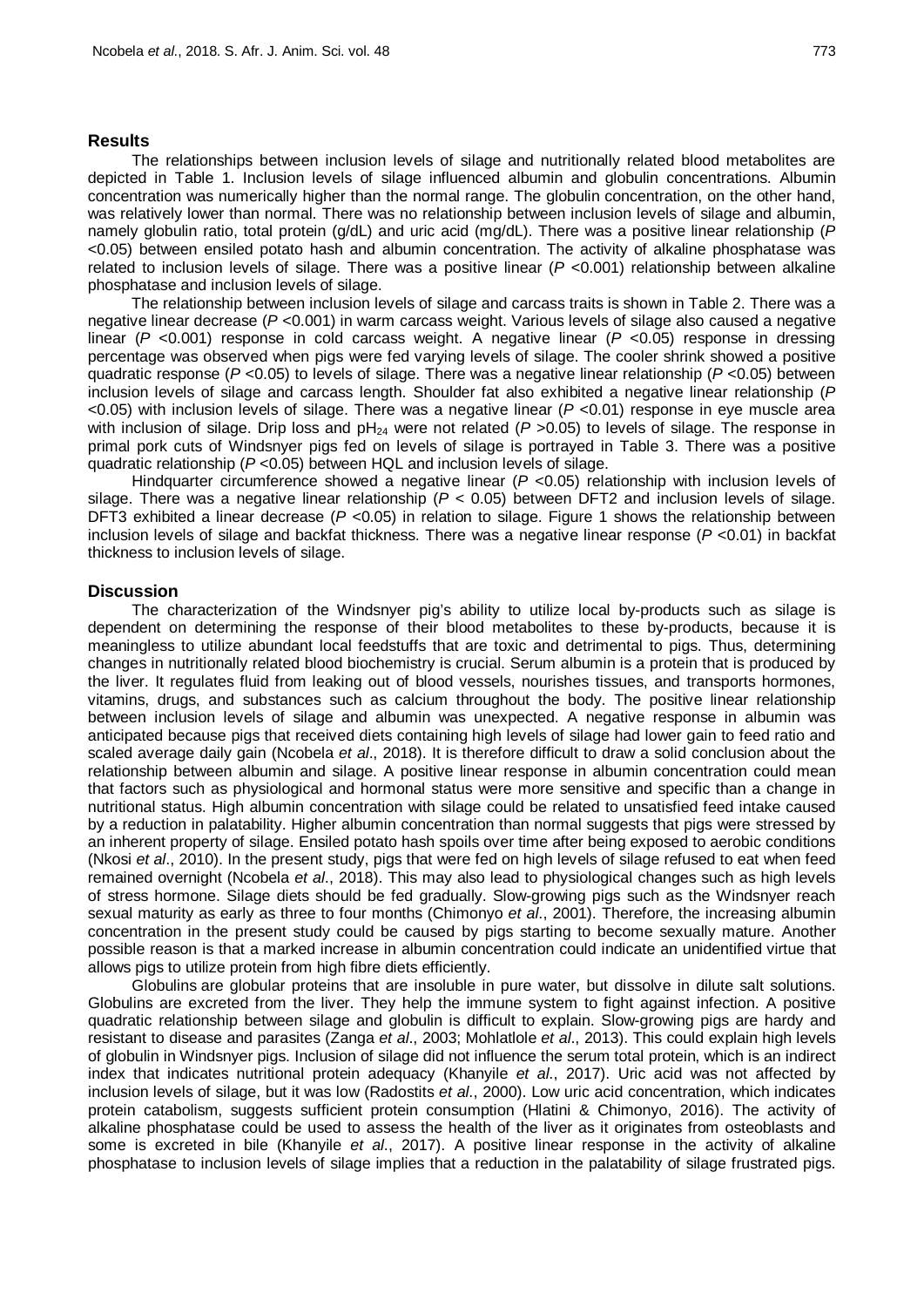| Variable                           | <b>Normal</b><br>ranges  | Mean values for silage inclusion level (g/kg DM) |      |      |      |      |      | <b>SEM</b> | <b>Regression co-</b><br>efficient |         | Polynomial<br>regression |
|------------------------------------|--------------------------|--------------------------------------------------|------|------|------|------|------|------------|------------------------------------|---------|--------------------------|
|                                    |                          | 0                                                | 80   | 160  | 240  | 320  | 400  |            | Quadratic                          | Linear  | Significance levels      |
| Albumin (g/dL)                     | $1.8 - 3.3$              | 4.46                                             | 4.79 | 4.42 | 4.47 | 4.83 | 5.19 | 0.181      |                                    | 2.545   | $\star$                  |
| Globulin (g/dL)                    | $3.9 - 6.0$              | 2.98                                             | 3.35 | 3.56 | 3.96 | 3.14 | 2.66 | 0.132      | 0.0199                             |         | $\star$                  |
| Albumin: globulin ratio            | $\overline{\phantom{0}}$ | 2.20                                             | 2.03 | 2.09 | 1.89 | 2.19 | 2.75 | 0.126      |                                    |         | <b>NS</b>                |
| Total protein (g/dL)               | $6.0 - 8.0$              | 7.44                                             | 8.14 | 7.98 | 8.43 | 7.97 | 7.85 | 0.194      |                                    |         | <b>NS</b>                |
| Uric acid (mg/dL)                  | N/F                      | 0.39                                             | 0.52 | 0.28 | 0.48 | 0.58 | 0.33 | 0.101      |                                    |         | <b>NS</b>                |
| Alkaline phosphatase (units/litre) | 92-294                   | 49.0                                             | 55,6 | 71,8 | 75,4 | 71,8 | 69.0 | 0.269      |                                    | 4.83486 | $\star$                  |

**Table 1** Relationship between inclusion levels of potato hash silage and nutritionally related blood metabolites of Windsnyer pigs

\*\*\**P* <0.001; \*\**P* <0.01; \**P* <0.05; NS: not significant, N/A: not applicable; N/F: not found. SEM: standard error of mean

Normal ranges were sourced from Kanengoni *et al*. (2014)

**Table 2** Relationship between inclusion levels of potato hash silage and carcass traits of slow-growing Windsnyer pigs

| Variable                 | Mean values for silage inclusion level (g/kg DM) |      |      |      |      |      |            | <b>Regression co-efficient</b> |          | <b>Polynomial regression</b> |
|--------------------------|--------------------------------------------------|------|------|------|------|------|------------|--------------------------------|----------|------------------------------|
|                          | 0                                                | 80   | 160  | 240  | 320  | 400  | <b>SEM</b> | Quadratic                      | Linear   | <b>Significance levels</b>   |
| Warm carcass weight (kg) | 39.1                                             | 33.7 | 28.7 | 29.9 | 30.3 | 23.7 | 2.72       |                                | $-7.001$ | $***$                        |
| Cold carcass weight (kg) | 37.8                                             | 32.9 | 27.6 | 28.8 | 28.7 | 22.8 | 2.58       |                                | $-6.78$  | $***$                        |
| Dressing percentage (%)  | 75.6                                             | 73.1 | 71.1 | 72.8 | 69.8 | 69.1 | 1.74       |                                | $-3.566$ | $\star$                      |
| Cooler shrink (%)        | 3.21                                             | 4.01 | 3.75 | 3.96 | 5.15 | 3.48 | 0.48       | 2.797                          |          | $\star$                      |
| Carcass length (cm)      | 72.2                                             | 69.7 | 69.2 | 67.3 | 68.4 | 64.0 | 2.51       |                                | $-3.969$ | $\star$                      |
| Shoulder fat (mm)        | 29.5                                             | 25.3 | 28.8 | 22.5 | 19.2 | 19.3 | 2.08       |                                | $-0.335$ | $***$                        |
| Eye muscle area $(cm2)$  | 15.8                                             | 14.1 | 13.4 | 13.1 | 10.9 | 11.3 | 1.41       |                                | $-4.189$ | $***$                        |
| Drip loss (%)            | 1.21                                             | 1.24 | 2.48 | 1.19 | 0.59 | 1.71 | 0.47       |                                |          | <b>NS</b>                    |
| $pH_{24}$                | 5.22                                             | 5.20 | 5.32 | 5.14 | 5.26 | 5.34 | 0.16       |                                |          | <b>NS</b>                    |

\*\*\**P* <0.001; \*\**P* <0.01; \**P* <0.05; NS: not significant; SEM: standard error of mean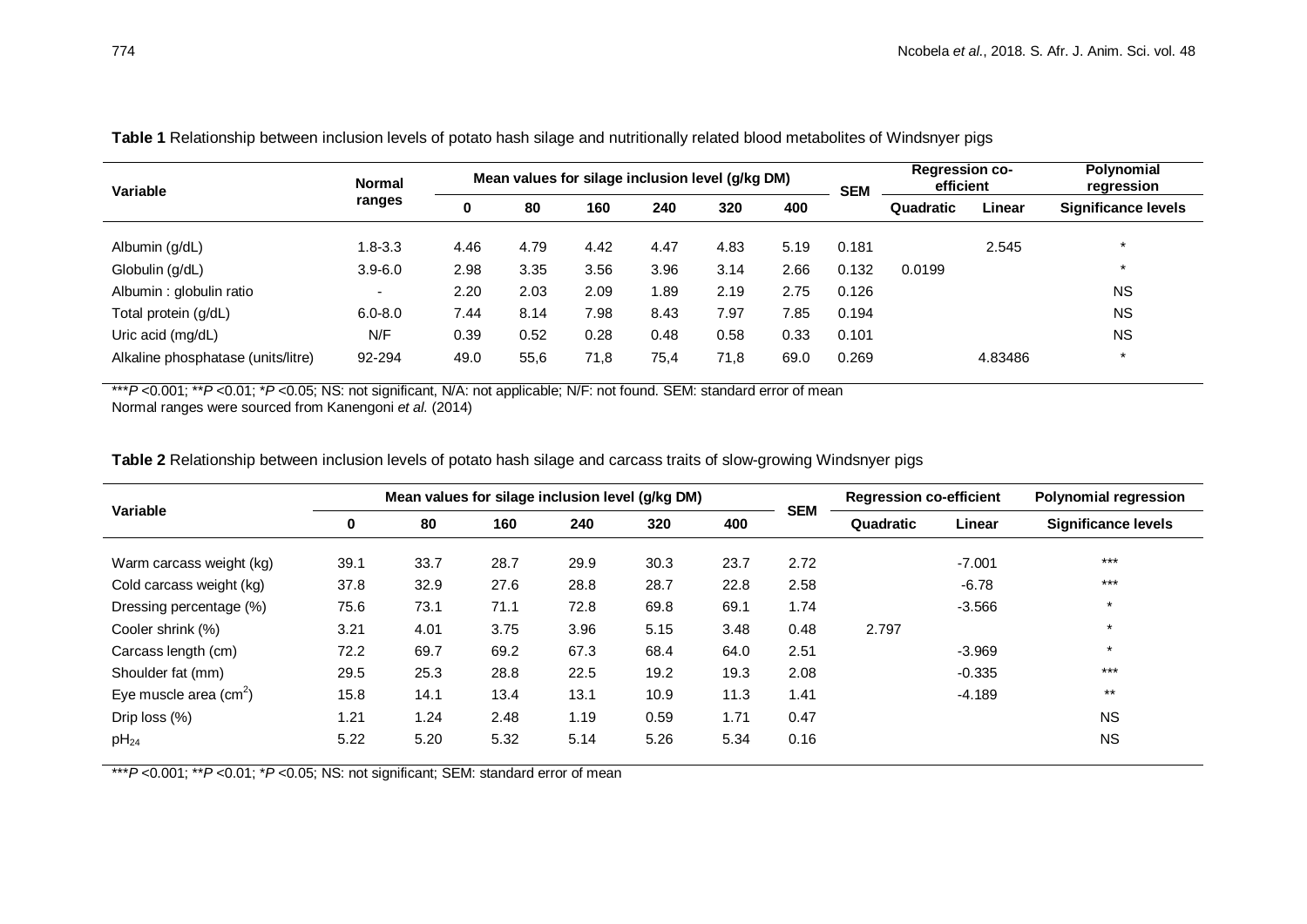| Variable       |      |      |      | Silage inclusion level |      |      |            | <b>Regression co-efficient</b> |          | <b>Polynomial regression</b> |  |
|----------------|------|------|------|------------------------|------|------|------------|--------------------------------|----------|------------------------------|--|
|                | 0    | 80   | 160  | 240                    | 320  | 400  | <b>SEM</b> | Quadratic                      | Linear   | <b>Significance levels</b>   |  |
| $HQL$ (cm)     | 31.0 | 32.0 | 33.3 | 34.3                   | 41.4 | 27.2 | 2.81       | 0.089                          |          | $\star$                      |  |
| HQC (cm)       | 45.7 | 44.2 | 40.7 | 42.5                   | 33.6 | 39.5 | 2.72       |                                | $-0.699$ | $\star$                      |  |
| DFT1 (mm)      | 16.7 | 17.2 | 21.2 | 18.8                   | 16.2 | 12.3 | 2.48       |                                |          | <b>NS</b>                    |  |
| DFT2 (mm)      | 18.7 | 18.0 | 18.3 | 16.0                   | 16.2 | 14.0 | 1.71       |                                | $-0.269$ | $\star$                      |  |
| DFT3 (mm)      | 19.0 | 20.1 | 19.3 | 17.8                   | 14.2 | 15.3 | 1.65       |                                | $-0.876$ | $\star$                      |  |
| HQWP(%)        | 18.5 | 19.5 | 22.4 | 21.3                   | 20.8 | 19.2 | 1.33       |                                |          | <b>NS</b>                    |  |
| <b>RWP</b> (%) | 7.89 | 7.44 | 10.2 | 8.15                   | 7.84 | 7.62 | 0.81       |                                |          | <b>NS</b>                    |  |
| SWP (%)        | 11.7 | 11.7 | 14.2 | 11.9                   | 12.3 | 12.3 | 0.86       |                                |          | <b>NS</b>                    |  |

**Table 3** Relationship between inclusion levels of potato hash silage and primal pork cuts measurements of slow-growing Windsnyer pigs

\*\*\**P* <0.001; \*\**P* <0.01; \**P* <0.05; ns not significant. HQL: hindquarter length; HQC: hindquarter circumference; DFT1: dorsal fat thickness at first rib; DFT2: dorsal fat thickness at last rib; DFT3: dorsal fat thickness at last lumbar vertebra; HQWP: hindquarter weight proportion; RWP: rib weight proportion; SWP: shoulder weight proportion



**Figure 1** Relationship between inclusion levels of potato hash silage and backfat thickness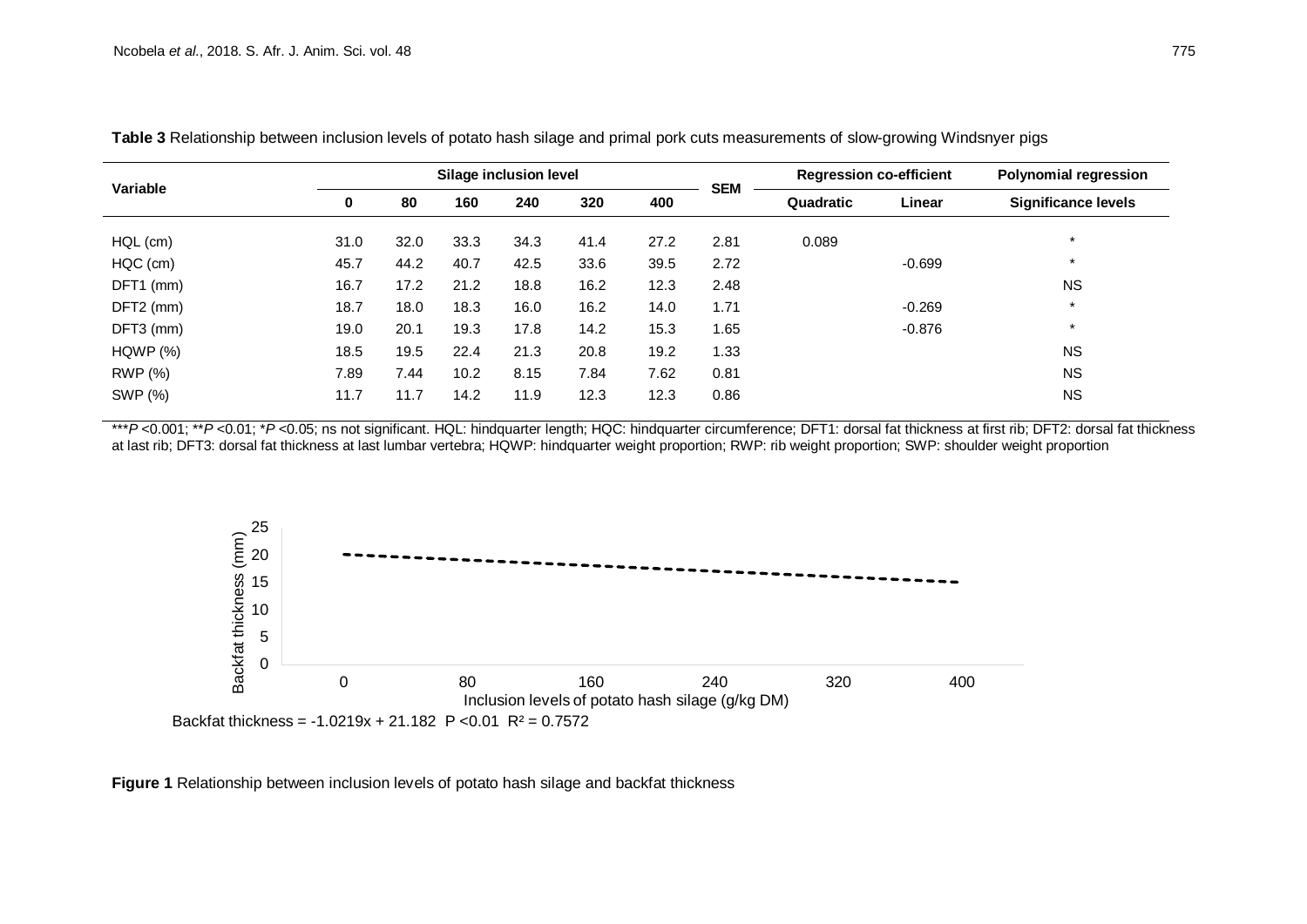When pigs become frustrated, alkaline phosphatase becomes high. High levels of testosterone hormone in Windsnyer pigs since they attain puberty early could also be a plausible explanation for increasing alkaline phosphatase. The positive response in the activity of alkaline phosphatase was slightly below normal range (Radostits *et al.*, 2000; Kanengoni *et al*., 2015). This indicates that increasing levels of ensiled silage could have a negative impact on the liver function of pigs.

It is important to understand the efficiency of Windsnyer pigs to convert local feed resources, such as silage, into pork products. A negative linear response in warm carcass weight, cold carcass weight and dressing percentage could mean Windsnyer pigs were less efficient at utilizing the diets containing silage. Likewise, Moset *et al*. (2015) reported a linear decrease in the carcass yield of pigs when fed a diet containing ensiled citrus pulp. Cooler shrinkage is the weight loss that occurs as the carcass loses moisture during chilling. A positive quadratic relationship between cooler shrink and inclusion levels of silage is difficult to explain. A positive quadratic response in cooler shrink could also be associated with decreases in DFT2 and DFT3. Carcasses with excessive amounts of fat are likely to have less cooler shrink than trimmer carcasses (Latorre *et al*., 2003). A negative linear response in fat content in the carcass has a positive impact on the cooler shrink. The negative linear relationship between carcass length and inclusion of silage is difficult to justify. Generally, Windsnyer pigs have short carcass stature (Kanengoni *et al*., 2014; Madzimure *et al*., 2017). Carcass length is influenced mostly by genetic selection instead of diet. Windsnyer pigs have a small frame and stocky body, which influence carcass length. Carcass length affects the weights of the most important pork cuts and determines the number of rashers of back bacon that are obtained. Pork from the shoulder is not regarded as one of the leaner cuts of meat because it is high in saturated fat. A negative linear response in shoulder fat could be owing to differences in the slaughter weight of pigs.

Dietary fibre alleviates the weight gain of pigs partly because of its effect in reducing the energy density of the diet (Ndou *et al*., 2013). A negative linear response in backfat thickness with inclusion levels of silage is probably because the silage reduces nutrient digestion (Thomas *et al*., 2012) and the absorption of fatty acids. Fang *et al*. (2014) reported that high dietary fibre and resistant potato starch decreased lipogenesis in the adipose tissue. A negative linear response in HQC could be because Windsnyer pigs have stocky bodies with small distribution of muscle and fat in their hind legs. A positive quadratic response in HQL is difficult to relate it to inclusion level of silage, but could be related to the carcass length and weight of the pigs. Inclusion of silage in diets did not negatively affect HQWP, RWP and SWP. These primal pork cuts are of economic importance in the South African pork production industry. Silage is a promising feed resource for pigs. The responses in nutrition-related blood metabolites and carcass characteristics of Windsnyer pigs fed silage were reported for the first time in the current study. However, the results were linear rather than quadratic. This makes it difficult to perform statistical analyses to determine the optimum inclusion of silage in the diet without compromising healthiness and carcass yield. Research on the carcass and pork quality of Windsnyer pigs has received little attention because of the need to sacrifice many pigs for research, yet their population is diminishing. The limited number of purebred Windsnyer pigs also compromised the number of replications in the study.

## **Conclusions**

The relationship between potato hash silage and nutritionally related blood metabolites in growing Windsnyer pigs is equivocal. The albumin exhibited a negative linear relationship and globulin showed a positive quadratic relationship. Inclusion levels of silage did not affect total protein and uric acid. Alkaline phosphatase had a positive linear relationship with inclusion levels of silage. There was a positive relationship between inclusion levels of silage and warm carcass weight, cold carcass weight and dressing percentage. However, there was no clear relationship between other carcass traits and primal pork cuts and silage. Backfat thickness was negatively related to inclusion levels of silage. There is a need to determine the optimum inclusion level of silage in the diet without hindering healthiness and carcass yield in Windsnyer pigs.

#### **Acknowledgements**

The authors wish to recognise the Agricultural Research Council, Professional development Programme, National Research Foundation, Scarce skills development fund and Gauteng Department of Agriculture and Rural Development for funding the project.

### **Authors' Contributions**

CNN did data collection, statistical analyses and writing up of the first draft of the manuscript. ATK edited the manuscript and contributed with ideas to the development of the project and is a co-supervisor of the project. MC conceived the idea, had an input in writing of the manuscript and is main leader of the project.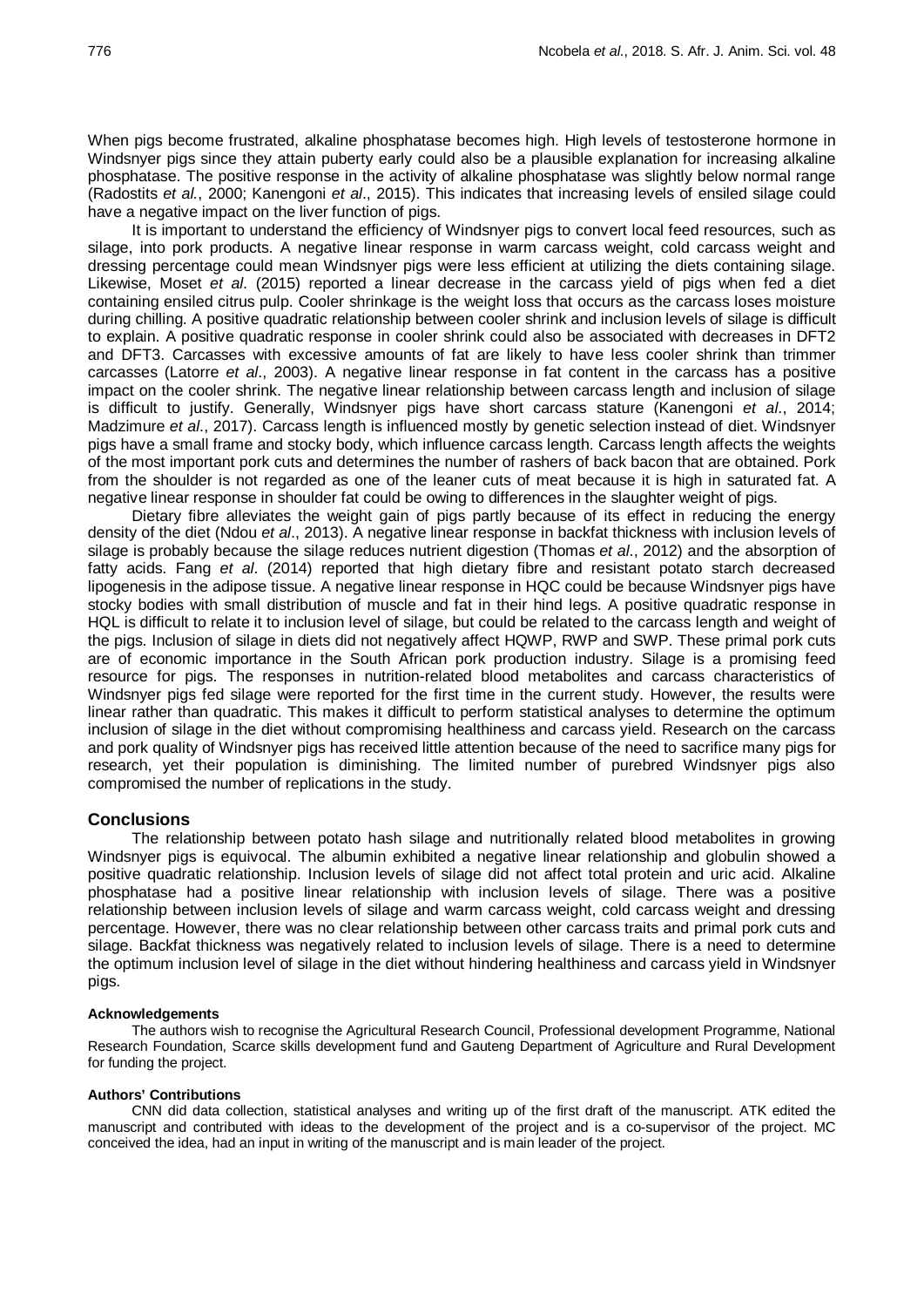#### **Conflict of Interest Declaration**

There is no conflict of interest among the authors. They also wish to disclose that the funders of the projects did not influence the outcomes of the research findings.

#### **References**

- Association of Official Analytical Chemists (AOAC). Official methods of analysis. Eighteenth edition. AOAC International, Gaithersburg, Maryland, USA, 2005.
- Canibe, N. & Bach Knudsen, K.E., 2002. Degradation and physicochemical changes of barley and pea fibre along the gastrointestinal tract of pigs. J. Sci. Food Agric. 82, 27-39.
- Cantwell, M., 1996. A review of important facts about potato glycoalkaloids. Perishables Handling Newslett. 87, 26–27.
- Carter, N.A., Dewey, C.E., Thomas, L.F., Lukuyu, B., Grace, D. & De Lange, C., 2016. Nutrient requirements and lowcost balanced diets, based on seasonally available local feedstuffs, for local pigs on smallholder farms in Western Kenya. Trop. Anim. Health Prod. 48, 337.
- Chimonyo, M., Kanengoni, A.T. & Dzama, K., 2001. Influence of maize cob inclusion level in pig diets on growth performance and carcass traits of Mukota x Large White F1 crossbred male pigs. Asian-Australas. J. Anim. Sci. 14, 1724-1727.
- Fang, L., Jiang, X., Su, Y. & Zhu, W., 2014. Long-term intake of raw potato starch decreases backfat thickness and dressing percentage, but has no effect on the longissimus muscle quality of growing–finishing pigs. Livest. Sci. 170, 116-123.
- Gous, R.M. & Morris, T.R., 1985. Evaluation of a diet dilution technique for measuring the response of broiler chickens to increasing concentrations of lysine. Br. Poult. Sci. 26, 147-161.
- Halimani, T.E., Muchadeyi, F.C., Chimonyo, M. & Dzama, K., 2012. Opportunities for conservation and utilisation of local pig breeds in low-input production systems in Zimbabwe and South Africa. Trop. Anim. Health. Prod. 45, 81-90.
- Hlatini, V.A. & Chimonyo, M., 2016. Nutritionally related blood metabolites and liver enzymes in growing pigs fed on *Acacia tortilis* treated with polyethylene glycol. Livest. Sci. 187, 158-161.
- Kanengoni, A.T., Chimonyo, M., Erlwanger, K.H., Ndimba, B.K. & Dzama, K., 2014. Growth performance, blood metabolic responses, and carcass characteristics of grower and finisher South African Windsnyer-type indigenous and Large White x Landrace crossbred pigs fed diets containing ensiled corncobs. J. Anim. Sci. 92, 5739-5748.
- Kanengoni, A.T., Chimonyo, M., Ndimba, B.K. & Dzama, K., 2015. Feed preference, nutrient digestibility and colon volatile fatty acid production in growing South African Windsnyer-type indigenous pigs and Large White x Landrace crosses fed diets containing ensiled maize cobs. Livest. Sci. 171, 28-35.
- Khanyile, M., Ndou, S.P. & Chimonyo, M., 2017. Influence of *Acacia tortilis* leaf meal-based diet on serum biochemistry, carcass characteristics and internal organs of finishing pigs. Anim. Prod. Sci. 57, 675-682.
- Kyriazakis, I. & Emmans, G.C., 1995. The voluntary feed intake of pigs given feeds based on wheat bran, dried citrus pulp and grass meal, in relation to measurements of feed bulk. Br. J. Nutr. 73, 191-207.
- Latorre, M.A., Medel, P., Fuentetaja, A., Lázaro, R. & Mateos, G.G., 2003. Effect of gender, terminal sire line and age at slaughter on performance, carcass characteristics and meat quality of heavy pigs. Anim. Sci. 77, 33-45.
- Madzimure, J., Chimonyo, M., Hugo, A., Bakare, A.G., Katiyatiya, C.L.F & Muchenje, V., 2017. Physico-chemical quality attributes and fatty acid profiles of pork from Windsnyer and Large White gilts. S Afr. J. Anim. Sci. 47, 107-114.
- McDonald, P., Edwards, R.A., Greenhalgh, J.F.D., Morgan, C.A., Sinclair, L.A. & Wilkinson, R.G., 2010. Animal nutrition. 7th edition. Pearson, London, UK. pp. 479-607.
- Moset, V., Piquer, O., Cervera, C., Fernández, C.J., Hernández, P. & Cerisuelo, A., 2015. Ensiled citrus pulp as a byproduct feedstuff for finishing pigs: Nutritional value and effects on intestinal microflora and carcass quality. Span J. Agric. Res. 13, 0607.
- Ncobela C.N., Kanengoni, A.T., Thomas, R.S. & Chimonyo, M., 2018. Voluntary feed intake and growth performance of slow-growing pigs fed on ensiled potato hash silage meal. Trop. Anim. Health. 50, 113-120.
- Ncobela, C.N., Kanengoni, A.T., Hlatini, V.A., Thomas, R.S. & Chimonyo, M., 2017. A review of the utility of potato byproducts as a feed resource for smallholder pig production. Anim. Feed Sci. Technol. 227, 107-117.
- Ndou, S.P., Gous, R.M. & Chimonyo, M., 2013. Prediction of scaled feed intake in weaner pigs using physico-chemical properties of fibrous feeds. Br. J. Nutr. 110, 774-780.
- Nkosi, B.D. & Meeske, R., 2010. Effects of whey and molasses as silage additives on potato hash silage quality and growth performance of lambs. S. Afr. J. Anim. Sci. 40, 229-237.
- Radostits, O.M., Gay, C.C., Blood, D.C. & Hinchcliff, K.W., 2000. Veterinary medicine. 9th edition. W.B. Saunders, London, pp.1819–1822.
- SAS, 2008. SAS user's guide: Statistics, Version 9.1.SAS Institute, Cary, NC, USA.
- Schweihofer, J.P., 2011. Carcass dressing percentage and cooler shrink vary among species and type of animals. Michigan State University.
- Thomas, R., Nkosi, B.D., Kanengoni, A.T., Umesiobi, D.O. & Makgothi, O.G., 2012. Effects of different dietary inclusion levels of ensiled potato hash on nutrient digestibility in pigs. J. Anim. Sci. Adv. 2, 216–220.
- Van Soest, P.V., Robertson, J.B. & Lewis, B.A., 1991. Methods for dietary fiber, neutral detergent fiber, and nonstarch polysaccharides in relation to animal nutrition. J. Dairy Sci. 74, 3583-3597.
- Weichselbaum, T.E., 1946. An accurate and rapid method for the determination of proteins in small amounts of blood serum and plasma. Am. J. Clin. Pathol. 10, 40-49.
- Whittemore, E.C., Emmans, G.C. & Kyriazakis, I., 2003. The relationship between live weight and the intake of bulky foods in pigs. Anim Sci. 76, 89-10.